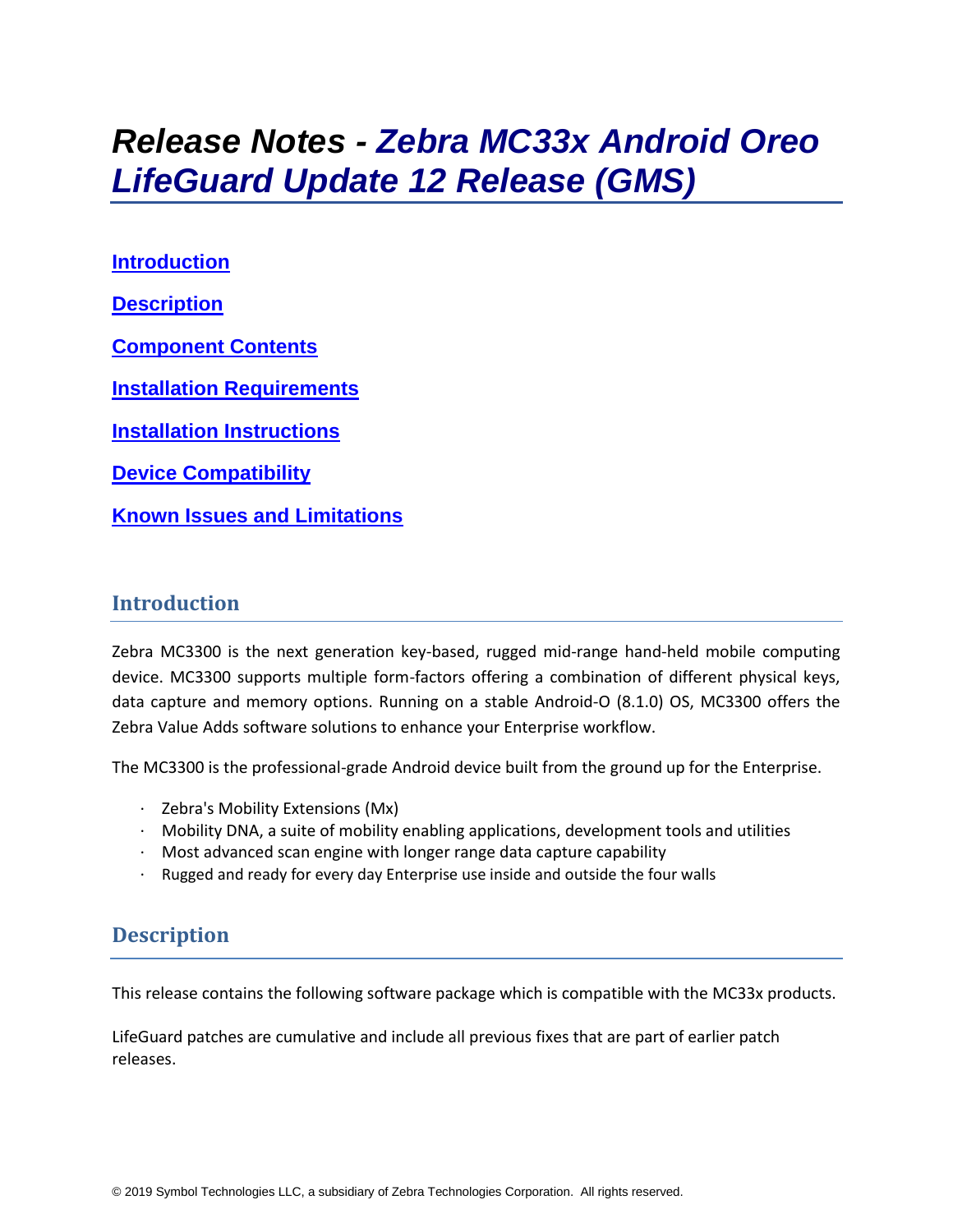# <span id="page-1-0"></span>**Component Contents**

| <b>Package Name</b>                  | <b>Package Description</b>                                                              |
|--------------------------------------|-----------------------------------------------------------------------------------------|
| CFE ATLAS 02-13-15.00-OG-U12-STD.zip | OTA incremental CFE v12 update software for GMS build<br>compatible for MC33x products. |

## **Component Version Info**

| <b>Component / Description</b>   | <b>Version</b>                    |  |  |
|----------------------------------|-----------------------------------|--|--|
| <b>Product Build Number</b>      | 02-13-15.00-OG-U12-STD            |  |  |
| <b>Android Version</b>           | 8.1.0                             |  |  |
| <b>Linux Kernel</b>              | 3.10.84                           |  |  |
| <b>Android SDK Level</b>         | 27                                |  |  |
| Platform                         | QC8956                            |  |  |
| <b>Bluetooth Stack</b>           | 4.1                               |  |  |
| <b>Flash Size</b>                | 16/32GB                           |  |  |
| <b>RAM Size</b>                  | 2/4GB                             |  |  |
| Scanning                         | 20.0.38.0                         |  |  |
| SimulScan                        | 3.0.6 SimulScanEngine 2.0.9       |  |  |
| DataWedge                        | 7.2.5                             |  |  |
| <b>EMDK</b>                      | 7.2.2.2202                        |  |  |
| MXMF / OSX                       | MXMF: 8.4.1.3 / OSX: QCT.81.8.5.1 |  |  |
|                                  | FUSION_BA_2_11_0.0.024_O          |  |  |
|                                  | Radio: BA_2_11_0.0.017_O          |  |  |
| WiFi                             | Application: BA_2_11_0.0.012_O    |  |  |
|                                  | Middleware: BA_2_11_0.0.015_O     |  |  |
|                                  | Firmware: 7.35.205.8_20181002     |  |  |
| PTT                              | 3.1.38                            |  |  |
| <b>Touch FW</b>                  | 26                                |  |  |
| <b>RxLogger Utility</b>          | 5.4.12.0                          |  |  |
| <b>Bluetooth Pairing Utility</b> | 3.14                              |  |  |
| Zebra Data Service               | 3.4.0.1180                        |  |  |
| <b>Files</b>                     | 8.1.0                             |  |  |
| <b>Stage Now</b>                 | 3.2.1.0                           |  |  |
| <b>Battery Swap</b>              | 1.0                               |  |  |
| <b>User Guide</b>                | 1.0                               |  |  |
| Camera                           | 2.0.002                           |  |  |
| <b>MSRN</b>                      | 2.01                              |  |  |
| Zebra Volume Control (ZVC)       | 2.1.0.14                          |  |  |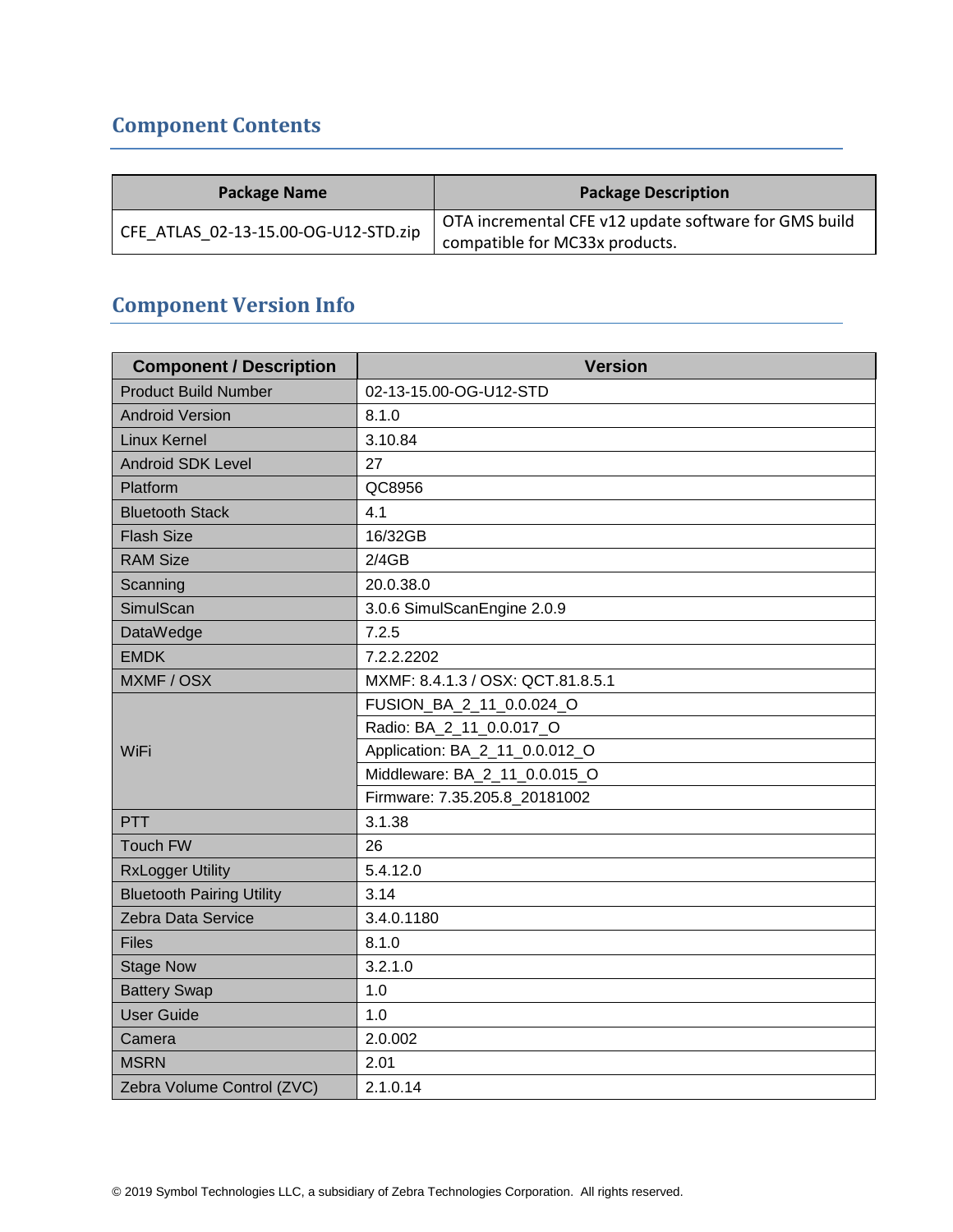| <b>Battery Manager</b>            | 1.4.2                                                              |
|-----------------------------------|--------------------------------------------------------------------|
| WorryFree WiFi Analyzer           | 3.2.20                                                             |
| <b>Device Central</b>             | 1.0.6.0                                                            |
| Zebra Software License<br>Manager | 3.1.1                                                              |
| <b>Audio SW Version</b>           | 0.8.0.0                                                            |
| Diagnostic Tool                   | 1.16.1.3                                                           |
| OemInfo                           | 1.0.0.1059                                                         |
| Enterprise Keyboard (EKB)         | 2.0.1.9                                                            |
|                                   | Zebra/MC33/MC33:8.1.0/02-13-15.00-OG-U12-STD/30:user/release-keys  |
| <b>Finger Print</b>               | Zebra/MC33/MC33C:8.1.0/02-13-15.00-OG-U12-STD/30:user/release-keys |
| <b>Security Patch Level</b>       | Feb 01, 2019                                                       |
| <b>GMS Version</b>                | 8.1 201809                                                         |

#### **1. CFE v12 Updates:**

- ❖ CFE\_ATLAS\_02-13-15.00-OG-U12-STD.zip (GMS)
- 1. **Android Security Patch Level: February 01, 2019**. Use the link below to see the Android Security bulletin for more information: <https://source.android.com/security/bulletin/>
- 2. Updated below mentioned components: For more detail please refer [http://techdocs.zebra.com](http://techdocs.zebra.com/)
	- WorryFree WiFi Analyzer Version 3.2.20
	- MX: 8.4.1.3
		- a. SPR35665 Resolved an issue wherein Google Keyboard settings was not persisting.
		- b. SPR35491/35856 Resolved an issue wherein Analytics Manager was throwing "Index out of bound error " when a StageNow Barcode is scanned.
		- c. SPR35928 Resolved an issue where Clock Manager CSP accepts timezone id in "/Etc" Olson format.
		- d. SPR35908 Resolved an issue wherein admin and user generated certificates could not be downloaded from external server.
		- e. SPR34771 Resolved synchronization issue while checking with accessmanager.
	- StageNow client: 3.2.1.0
	- OEMConfig: 8.4.0.1
	- Datawedge: 7.2.5
	- EKB: 2.0.1.9
		- a. SPR35603 Fixed an issue wherein Enterprise Keyboard was getting disappeared when external Keyboard was connected.
	- EMDK: 7.2.2.2202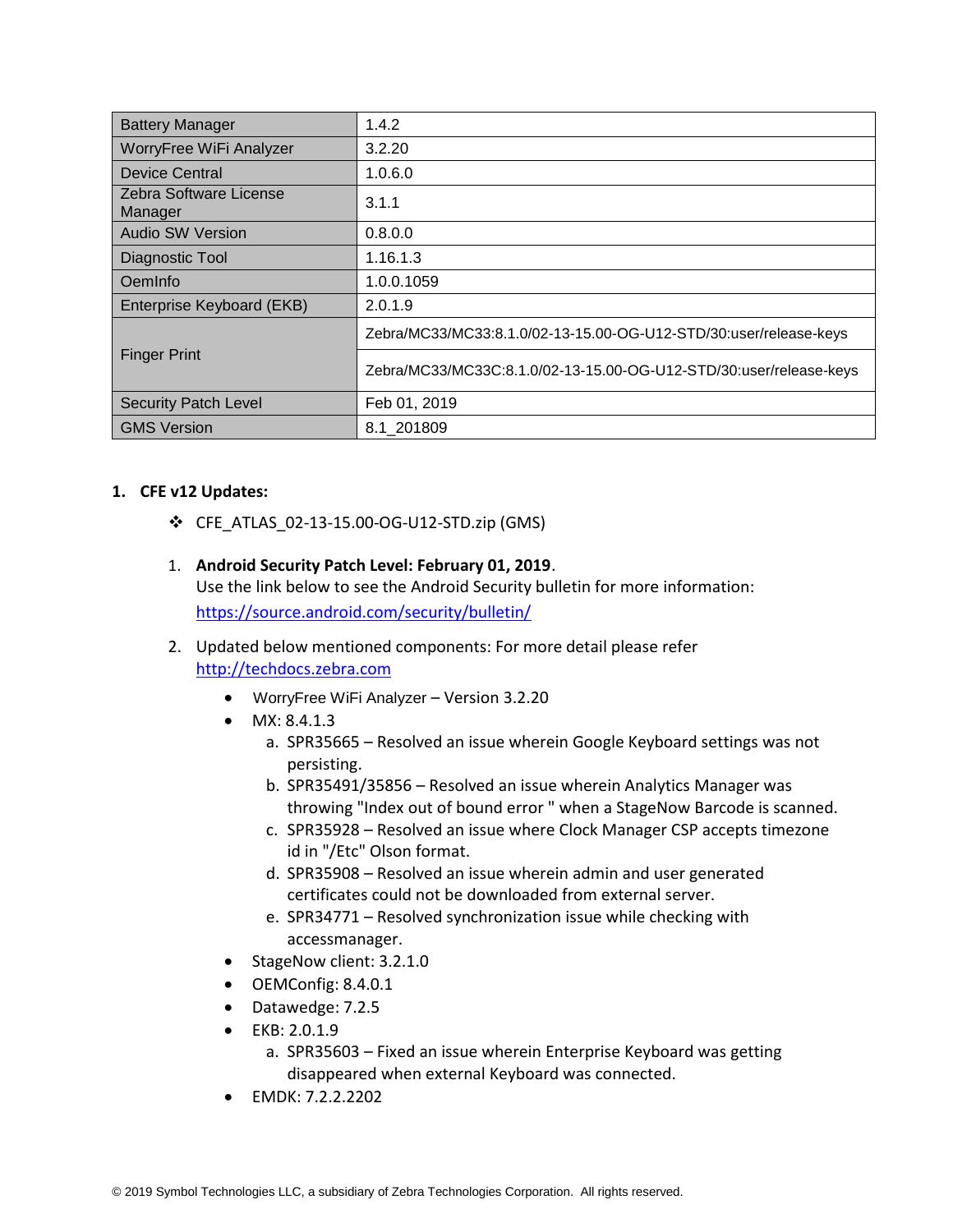- $\bullet$  DDT: 1.16.1.3
- 3. SPR36336 Resolved an issue wherein MC33 devices with certain SKU were getting struck in splash screen after updating from Nougat to Oreo.
- 4. SPR36019 Resolved an issue wherein serial port control signals were not working as expected.
- **2. CFE v11 Updates:**
	- ❖ CFE\_ATLAS\_02-13-15.00-OG-U11-STD.zip (GMS)
	- 1. **Android Security Patch Level: December 01, 2018**. Use the link below to see the Android Security bulletin for more information: <https://source.android.com/security/bulletin/>
	- 2. Updated below mentioned components: For more detail please refer [http://techdocs.zebra.com](http://techdocs.zebra.com/)
		- WLAN Version FUSION\_BA\_2\_11\_0.0.024\_O
		- ZVC Version 2.1.0.14
		- OemInfo Version 1.0.0.1059

## <span id="page-3-0"></span>**Installation Requirements**

- ADB installed on the PC (including adb drivers)
- USB debugging turned ON (from Developer options)
- MC33x has at least:
	- o Version 02-13-15.00-OG-U01-STD

### <span id="page-3-1"></span>**Installation Instructions**

#### CFE software update procedure for MC33x:

The installation instructions assume you have ADB installed on your PC (the adb drivers etc..) and your MC33x has developer options enabled and USB debugging ON. Instructions on HOW TO enable ADB is also captured in the user guide.

- 1. Connect the MC33x to the PC using the USB data cable or through the cradle.
- 2. You may need to pull down the top menu and if you see "USB for charging", touch it and then change it to "File transfers".
- 3. Open Command Prompt, run *"adb devices"* and check if you can see the device's serial number… If yes, proceed… if not, you will need to get the PC set up with the proper drivers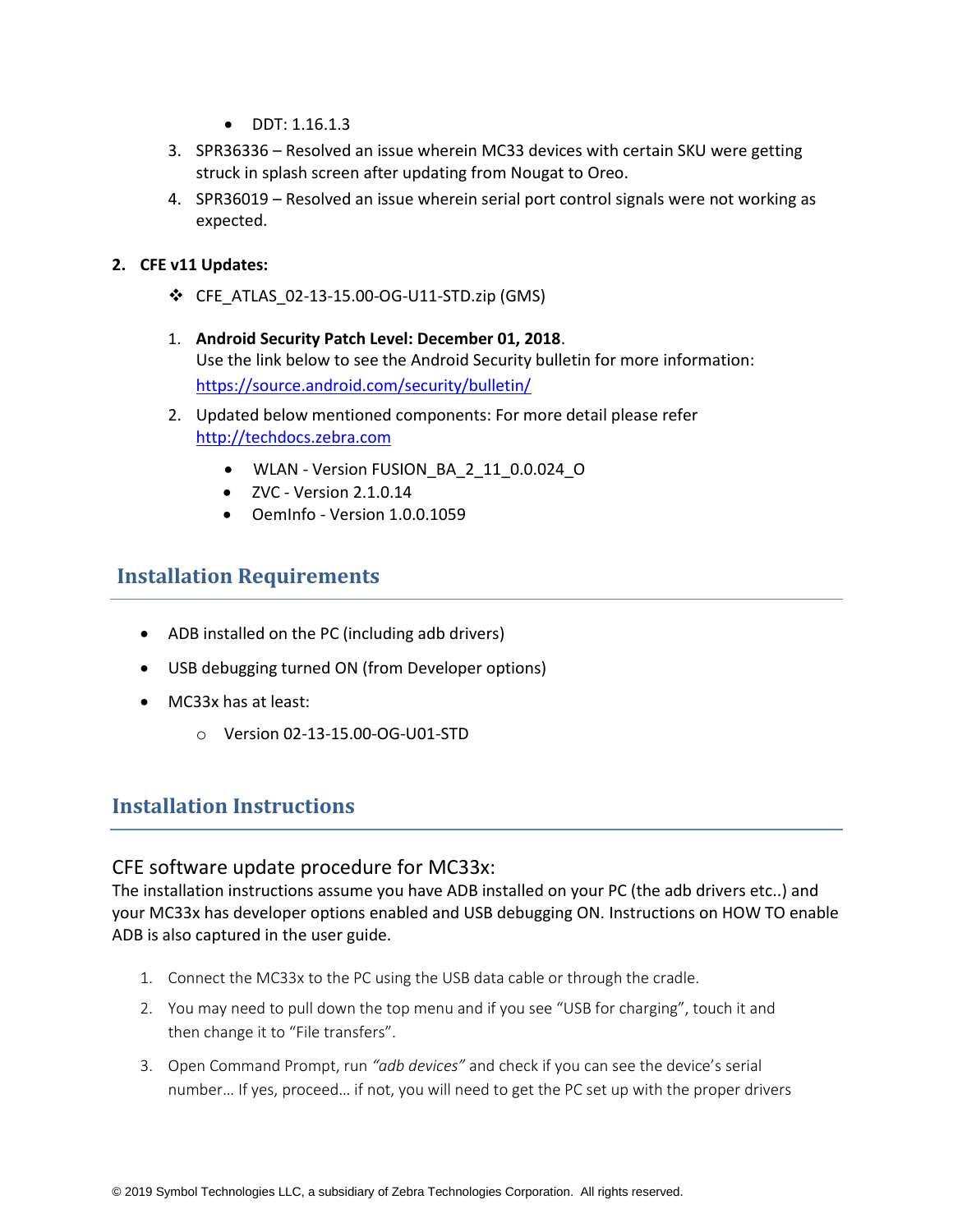or install an External SD Card.

4. You may also get a pop up on your PC (Win 7) that you will be connected as a Portable Media Player… this can be ignored.

#### ❖ **Download Image**

a) CFE\_ATLAS\_02-13-15.00-OG-U12-STD.zip listed above in content section

- 5. Entering Recovery Mode
	- a. Choice 1: In Command Prompt, type *"adb reboot recovery"* and click enter.
	- b. Choice 2:
		- Reboot the device while holding the Pistol Grip Trigger (GUN Device) or the Right Scan Trigger (BRICK Device)
		- When Zebra Technologies logo appears on the screen release the trigger
- 6. Your MC33x will reboot and put you on the Android Recovery screen.
- 7. If applying update via sideload Method
	- a. Use the Volume + and to highlight, "Apply update from ADB" and press the Power key to select it for applying OS upgrade package
- 8. if applying update via External SD card
	- a. Use the Volume + and to highlight "Apply update from SD card" and press the Power Key to select it
	- b. Use the Volume + and to highlight package CFE\_ATLAS\_02-13-15.00-OG-U12-STD.zip and press the Power Key to select it.
	- c. Go to Step 10 once above steps are completed
- 9. With your Command Prompt open in the Host machine, type *"adb sideload"* command and add a space and then drag and drop the CFE\_ATLAS\_02-13-15.00-OG-U12-STD.zip file on to it and click enter.
	- a. Your PC screen will show files being installed and a little blue horizontal progress bar on your device will show status... and after about  $6<sup>th</sup>$  minutes (could be 10+ minutes if installing GMS) it should be done and you should be back at the Android Recovery screen.
- 10. *"Reboot system now"* is highlighted. Press the Power Key to Reboot.

11. At the Home Screen, we need to verify that the BSP upgrade took place and set the Date & Time.

- a. Go to "Settings" and scroll down to "About phone" and look at the "Build number". It should start with "02-13-15.00-OG-U12-STD release keys". Now you are on the correct BSP.
- 12. Now you are all set to use your MC33x.

### <span id="page-4-0"></span>**Device Compatibility**

This software release has been approved for use on the following devices.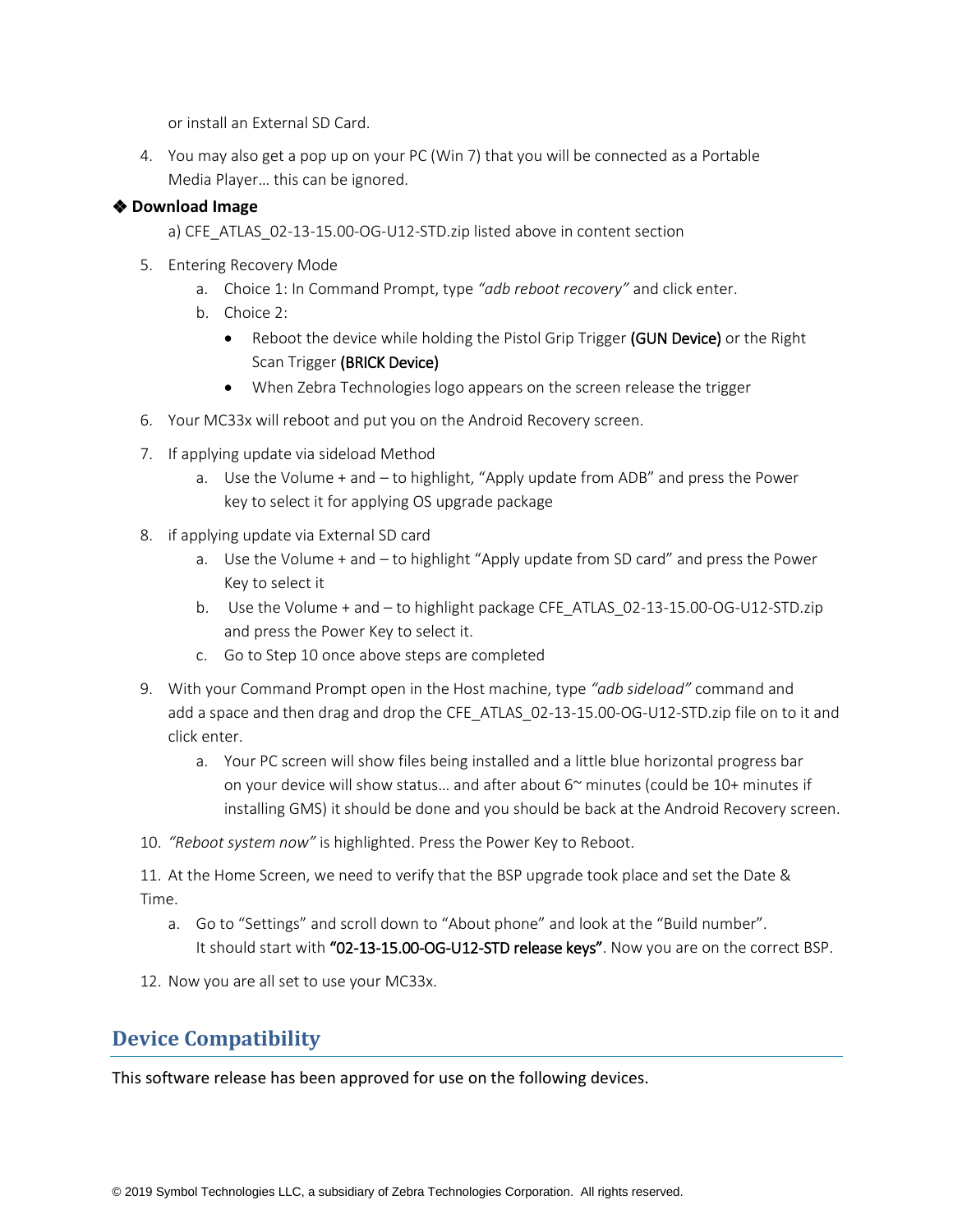| <b>Device Part Number</b> | <b>Operating System</b> | <b>Device Part number</b> | <b>Operating System</b> |
|---------------------------|-------------------------|---------------------------|-------------------------|
| MC330K-GE3HA3NA           | Android N, O            | MC330M-RL4SG2RW           | Android N, O            |
| MC330K-GE3HA3RW           | Android N, O            | MC330M-SI2HA2RW           | Android N, O            |
| MC330K-GE4HA3NA           | Android N, O            | MC330M-SI30A2RW           | Android N, O            |
| MC330K-GE4HA3RW           | Android N, O            | MC330M-SI3HA2NA           | Android N, O            |
| MC330K-GE4HA4NA           | Android N, O            | MC330M-SI3HA2RW           | Android N, O            |
| MC330K-GE4HA4RW           | Android N, O            | MC330M-SI40A2NA           | Android N, O            |
| MC330K-GI3HA3NA           | Android N, O            | MC330M-SI4HA2NA           | Android N, O            |
| MC330K-GI3HA3RW           | Android N, O            | MC330M-SI4HA2RW           | Android N, O            |
| MC330K-GI3HA4RW           | Android N, O            | MC330M-SI4HG2NA           | Android N, O            |
| MC330K-GI4HA3NA           | Android N, O            | MC330M-SL2HA2RW           | Android N, O            |
| MC330K-GI4HA3RW           | Android N, O            | MC330M-SL2HG2RW           | Android N, O            |
| MC330K-GI4HA4NA           | Android N, O            | MC330M-SL3HA2NA           | Android N, O            |
| MC330K-GI4HA4RW           | Android N, O            | MC330M-SL3HA2RW           | Android N, O            |
| MC330K-GI4HG3NA           | Android N, O            | MC330M-SL4HA2NA           | Android N, O            |
| MC330K-GI4HG3RW           | Android N, O            | MC330M-SN3HA2RW           | Android N, O            |
| MC330K-GI4HG4NA           | Android N, O            | MC330M-SN4HA2NA           | Android N, O            |
| MC330K-GI4HG4RW           | Android N, O            | MC330M-RL2SG2US           | Android N, O            |
| MC330K-GL2HA3RW           | Android N, O            | MC330M-SL4HG2US           | Android N, O            |
| MC330K-GL3HA3RW           | Android N, O            | MC330M-SL3HG2US           | Android N, O            |
| MC330K-GL3HA4RW           | Android N, O            | MC330M-RL4SG2US           | Android N, O            |
| MC330K-GL4HA3NA           | Android N, O            | MC330M-RL3HG2US           | Android N, O            |
| MC330K-GL4HA3RW           | Android N, O            | MC330M-SN4HG2US           | Android N, O            |
| MC330K-GL4HA4NA           | Android N, O            | MC330M-SI3HG2US           | Android N, O            |
| MC330K-GL4HA4RW           | Android N, O            | MC330M-GL4HG2US           | Android N, O            |
| MC330K-GL4HG3RW           | Android N, O            | MC330M-GL3HG2US           | Android N, O            |
| MC330K-RC3HA4NA           | Android N, O            | MC330M-GL2HG2US           | Android N, O            |
| MC330K-RC3HA4RW           | Android N, O            | MC330M-GI3HG2US           | Android N, O            |
| MC330K-RC3HG4RW           | Android N, O            | MC330M-GI2HG2US           | Android N, O            |
| MC330K-RC4HA4NA           | Android N, O            | MC330K-SN4HG3US           | Android N, O            |
| MC330K-RC4HA4RW           | Android N, O            | MC330K-SI3HG3US           | Android N, O            |
| MC330K-RL3HA3RW           | Android N, O            | MC330K-GL4HG3US           | Android N, O            |
| MC330K-RL3HG3RW           | Android N, O            | MC330K-RC4HG4US           | Android N, O            |
| MC330K-RL3SG3RW           | Android N, O            | MC330K-RC3HG4US           | Android N, O            |
| MC330K-RL4HA3NA           | Android N, O            | MC330K-GL4HG4US           | Android N, O            |
| MC330K-RL4HA3RW           | Android N, O            | MC330K-GI3HG3US           | Android N, O            |
| MC330K-RL4HG3NA           | Android N, O            | MC330K-SP4HG4US           | Android N, O            |
| MC330K-SB3HA4NA           | Android N, O            | MC330K-SP3HG4US           | Android N, O            |
| MC330K-SB3HA4RW           | Android N, O            | MC330K-SB3HG4US           | Android N, O            |
| MC330K-SB3HG4RW           | Android N, O            | MC330K-SE4HG3US           | Android N, O            |
| MC330K-SB4HA4NA           | Android N, O            | MC330K-SE3HG3US           | Android N, O            |
| MC330K-SB4HA4RW           | Android N, O            | MC330K-SE2HG3US           | Android N, O            |
| MC330K-SB4HG4NA           | Android N, O            | MC330K-GE4HG3US           | Android N, O            |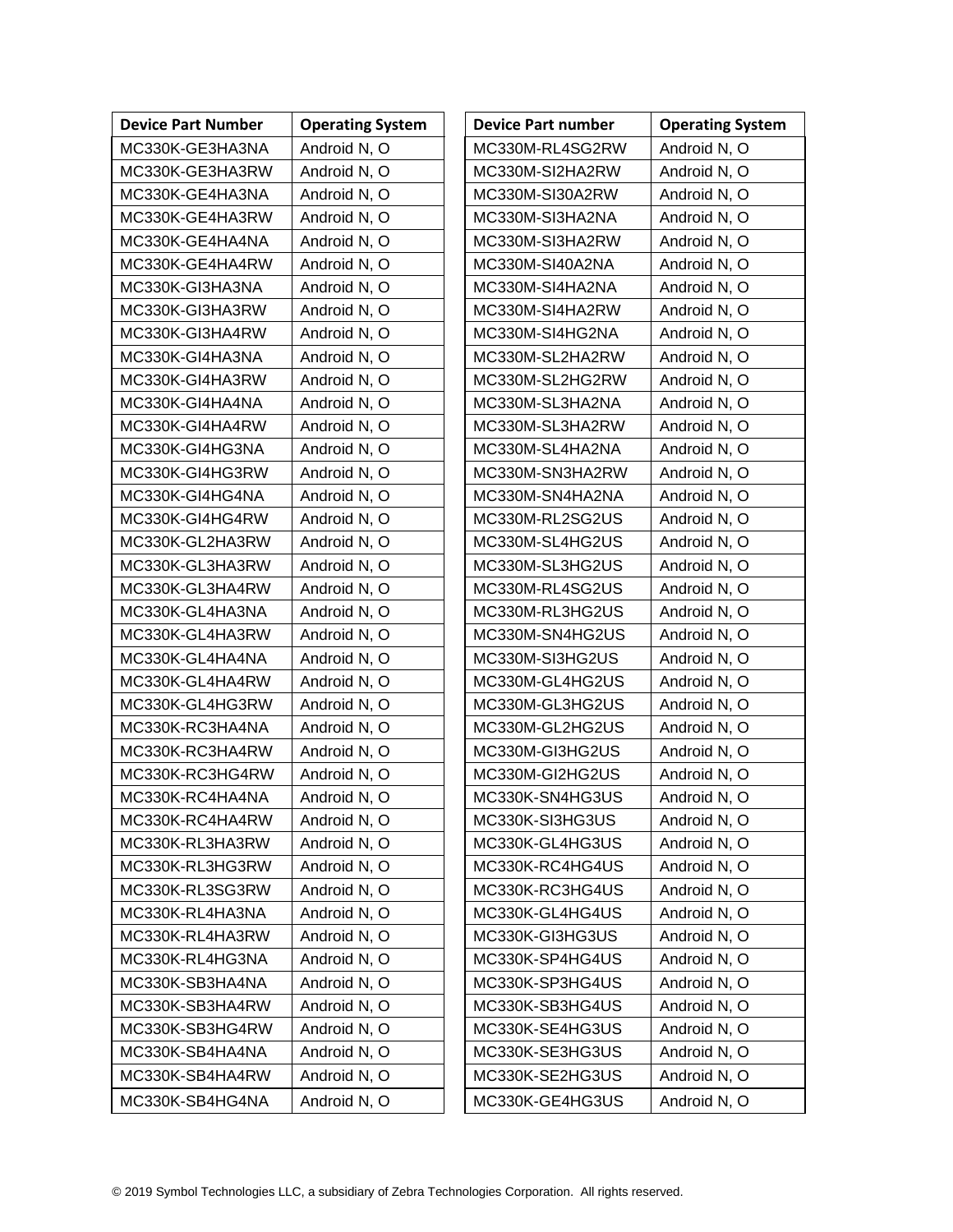| MC330K-SE2HA3RW | Android N, O | MC330K-GE3HG3US   | Android N, O |
|-----------------|--------------|-------------------|--------------|
| MC330K-SE3HA3NA | Android N, O | MC330K-GE2HG3US   | Android N, O |
| MC330K-SE3HA3RW | Android N, O | MC330K-SG4HG4US   | Android N, O |
| MC330K-SE4HA3NA | Android N, O | MC330K-SG3HG4US   | Android N, O |
| MC330K-SE4HA3RW | Android N, O | MC330K-SG2HG4US   | Android N, O |
| MC330K-SG3HA4NA | Android N, O | MC330K-GE4HG4US   | Android N, O |
| MC330K-SG3HA4RW | Android N, O | MC330K-GE2HG4US   | Android N, O |
| MC330K-SG4HA4NA | Android N, O | MC330K-GI3HG3US01 | Android N, O |
| MC330K-SI2HA3RW | Android N, O | MC330M-SN3HG2RW   | Android N, O |
| MC330K-SI3HA3NA | Android N, O | MC330M-SL3HG2RW   | Android N, O |
| MC330K-SI3HA3RW | Android N, O | MC330M-SI4HG2RW   | Android N, O |
| MC330K-SI3HG3RW | Android N, O | MC330M-SI3HG2RW   | Android N, O |
| MC330K-SI4HA3NA | Android N, O | MC330M-SI2HG2RW   | Android N, O |
| MC330K-SI4HA3RW | Android N, O | MC330M-RL3HG2RW   | Android N, O |
| MC330K-SI4HG3NA | Android N, O | MC330M-RL2SG2RW   | Android N, O |
| MC330K-SL2HA3RW | Android N, O | MC330M-GL4HG2RW   | Android N, O |
| MC330K-SL4HA3RW | Android N, O | MC330M-GL2HG2RW   | Android N, O |
| MC330K-SN3HA3RW | Android N, O | MC330M-GI4HG2RW   | Android N, O |
| MC330K-SN4HA3NA | Android N, O | MC330M-GI4HG2IN   | Android N, O |
| MC330K-SN4HA3RW | Android N, O | MC330M-GI3HG2IN   | Android N, O |
| MC330K-SP3HA4NA | Android N, O | MC330M-GI2HG2RW   | Android N, O |
| MC330K-SP3HA4RW | Android N, O | MC330K-SP4HG4RW   | Android N, O |
| MC330K-SP4HA4NA | Android N, O | MC330K-SP3HG4RW   | Android N, O |
| MC330K-SP4HA4RW | Android N, O | MC330K-SN4HG3RW   | Android N, O |
| MC330M-GI2HA2NA | Android N, O | MC330K-SN3HG3RW   | Android N, O |
| MC330M-GI2HA2RW | Android N, O | MC330K-SL4HG3RW   | Android N, O |
| MC330M-GI30A2RW | Android N, O | MC330K-SL2HG3RW   | Android N, O |
| MC330M-GI3HA2IN | Android N, O | MC330K-SI4HG3RW   | Android N, O |
| MC330M-GI3HA2NA | Android N, O | MC330K-SI2HG3RW   | Android N, O |
| MC330M-GI3HA2RW | Android N, O | MC330K-SG3HG4RW   | Android N, O |
| MC330M-GI3HG2RW | Android N, O | MC330K-SG2HG4RW   | Android N, O |
| MC330M-GI40A2NA | Android N, O | MC330K-SE4HG3RW   | Android N, O |
| MC330M-GI4HA2IN | Android N, O | MC330K-SE3HG3RW   | Android N, O |
| MC330M-GI4HA2NA | Android N, O | MC330K-SE2HG3RW   | Android N, O |
| MC330M-GI4HA2RW | Android N, O | MC330K-SB4HG4RW   | Android N, O |
| MC330M-GI4HG2NA | Android N, O | MC330K-RL4HG3RW   | Android N, O |
| MC330M-GL2HA2NA | Android N, O | MC330K-RC4HG4RW   | Android N, O |
| MC330M-GL2HA2RW | Android N, O | MC330K-GL4HG3RW   | Android N, O |
| MC330M-GL3HA2NA | Android N, O | MC330K-GL3HG4RW   | Android N, O |
| MC330M-GL3HA2RW | Android N, O | MC330K-GL3HG3RW   | Android N, O |
|                 |              |                   |              |